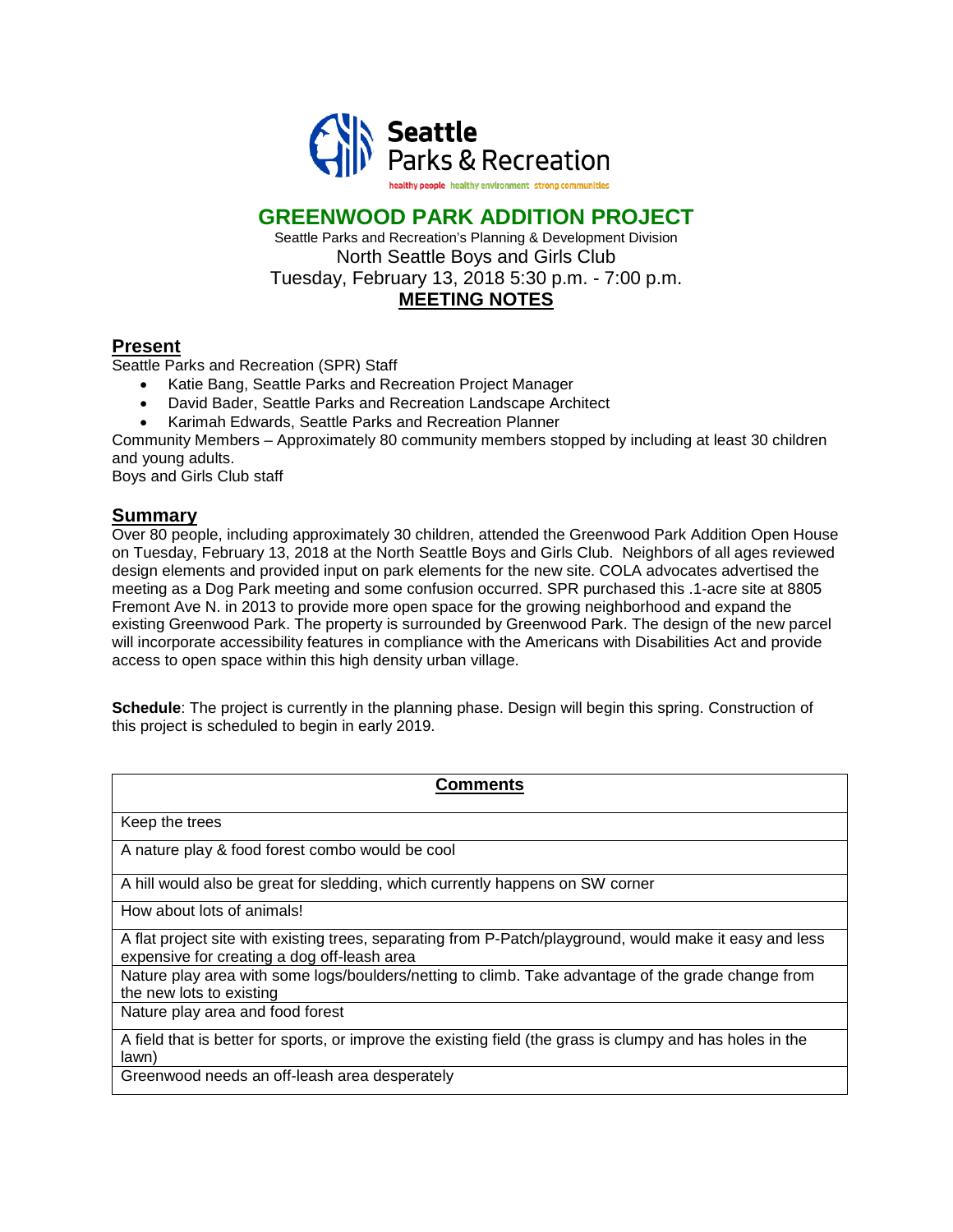Dog park: Greenwood lacks off-leash areas and has a lot of dogs

The project site is too small for a dog park. Put it at Library Park, if needed

We need parks for people, not dogs

No skate dot

Features for kids 0-5yrs who aren't in school yet. The current park is better for older kids

Use project area for games or passive use- not a dog park! The area is too small and too close to the garden area and sport court to be a good fit for a dog park!

Small children need parks- dogs can run in an alley 2 blocks North of the park. It is mowed- just pick up after your pets

Dog park, please. This will encourage more people walking and help with counteracting crime.

My kids already have a playground here. It would be nice to have a legal space for my dogs to play. The most functional option is a dog park. It will get the most use. Few people use the parks that are already around. Most dog owners use dog parks. More people have dogs than kids in Seattle. A dog park keeps everyone safe.

Yes on dog park/off-leash area. Lots of dogs. Many children love to play with dogs too. Many more (?) without kids and with dogs. We need a place to run them locally.

Lots of overlap with skateboard/scooter & basketball communities in neighborhood. Tough to use b-ball space on nice day to skateboard. Would love to see a small, separate skate spot that accommodates a wide range of skills, as we have kids just beginning to adults.

I have a dog, love them, but there are 4 other parks (Ballard, Woodland, Magnusson, Shoreline) with offleash areas. This location is very close to houses...we have a 1 year old...he needs his nap!  $\odot$  I vote for pickleball courts!! The courts in n. Seattle area always packed.

People grill in the park but have no place to put hot coals

Place for BBQ/Picnic and BIG game space. I think the area is too small for a dog park, plus there is a basketball area that creates havoc for dogs

I have a 5-week old boy and 2 dogs. Dog parks make parks safer for kids by positively activating parks, keeping crime away, and making streets safer because exercise and socialization in legal off-leash areas makes better-behaved dogs.

We need parks for people and kids, **not** dogs. I would like to see activities/features for kids 0-5y.o. There are lots of young families in the neighborhood with kids who aren't in school yet, and need places to go during the day.

We need dog parks. There are already many places for children to go in the city & surrounding areas. Thanks.

No dog park! Area is too small and way too close to food growing area & areas where small children gather. We need an area where children (& adults) can enjoy the outdoors without fear of a dog with an inattentive owner coming right up to them. I would prefer an area for games or passive exploration. Obvious sanitation issues with proximity to P-Patch is a major health concern.

Dog Park- it would keep the dogs out of the main park- which they use anyway- and keep that clean. Dog walkers use the park later 7-year round. Crime goes down.

Please no more P-Patch- only a few people benefit from that

No games garden- can only really be used 3 months out of the year and would be a huge waste of space for most of the year

Dogs currently run off-leash and are a danger to kids and adults. An off-leash dog park would allow the open field to be used by families and be safer. Spend money on a dog park fence & use the rest of the money to upgrade the kid equipment is needed

It would be great if these meetings were clearer- maybe 6-8? And notify email sign ups if it's agenda based or drop-in so we get more feedback

Soccer field

Dog park would weave the community together year round and make the park safer & cleaner